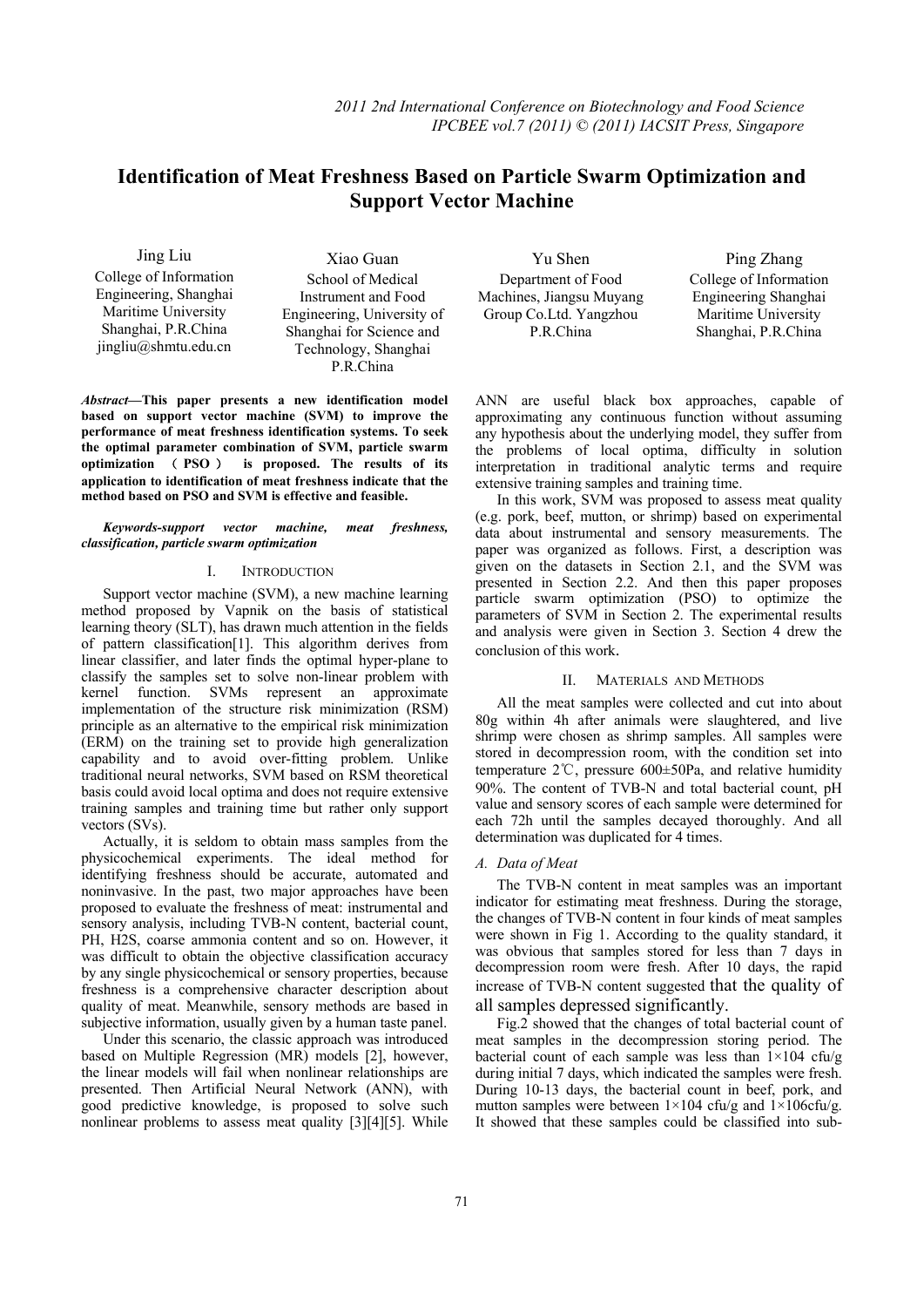fresh samples. Beyond 16 days, all samples except mutton sample decayed because the bacterial count was more than  $1\times106$ cfu/g.

The pH value of meat samples can also reflect their freshness. The pH value increased with the decrease of meat freshness. In general, pH value of fresh meat was less than 6.2, while sub-fresh meat was between 6.2 and 6.7. The changes of pH value of all samples were shown in Fig. 3. The continuous increase of pH value corresponded to the decrease of meat freshness. Sensory scores of meat samples for different storage time were shown in Table 1, including smell, taste, vision and touch properties. The samples beyond 8 scores could be classified into fresh meat, 6-8 scores subfresh samples, and below 6 scores putrid samples.



Figure 1. The changes of TVB-N of meat samples in the decompression storing period



Figure 2. The changes of total bacterial count of meat samples in the decompression storing period



Figure 3. The changes of pH of meat samples in the decompression storing period

TABLE 1 THE CHANGES OF SENSORY SCORES OF MEAT SAMPLES IN THE DECOMPRESSION STORING PERIOD

| <b>Store</b> | <b>Sample</b> | <b>Sensory score</b> |             |               |               |
|--------------|---------------|----------------------|-------------|---------------|---------------|
| Time         |               | Pork                 | <b>Beef</b> | <b>Mutton</b> | <b>Shrimp</b> |
|              |               |                      | 10          |               |               |

| <b>Store</b>   | <b>Sample</b>           | <b>Sensory score</b> |                          |                         |                         |
|----------------|-------------------------|----------------------|--------------------------|-------------------------|-------------------------|
| Time           | ID                      | Pork                 | <b>Beef</b>              | <b>Mutton</b>           | <b>Shrimp</b>           |
|                | $\overline{c}$          | 10                   | 10                       | 10                      | 10                      |
|                | 3                       | 10                   | 10                       | 10                      | 10                      |
|                | $\overline{\mathbf{4}}$ | 10                   | 10                       | 10                      | 10                      |
| $\overline{4}$ | 5                       | 9                    | 8.5                      | 9                       | 8.5                     |
|                | 6                       | 8.5                  | 8                        | 9.5                     | 8                       |
|                | 7                       | 8                    | 9                        | 9                       | 8.5                     |
|                | 8                       | 9                    | 9                        | 8.5                     | 9                       |
|                | 9                       | 8                    | $\overline{7}$           | 8.5                     | 8                       |
| $\tau$         | 10                      | 8                    | 7.5                      | 7.5                     | 8.5                     |
|                | 11                      | 7.5                  | 8                        | 8                       | $\,8\,$                 |
|                | 12                      | 8.5                  | 8                        | 8                       | $\overline{7}$          |
|                | 13                      | 6.5                  | $\overline{\mathcal{I}}$ | 6.5                     | 5.5                     |
| 10             | 14                      | $\overline{7}$       | 6.5                      | $7.5\,$                 | 6                       |
|                | 15                      | 6                    | 6                        | 6                       | $\overline{7}$          |
|                | 16                      | 6.5                  | 7.5                      | $\overline{7}$          | 7.5                     |
| 13             | 17                      | 6                    | 6                        | 6.5                     | 6                       |
|                | 18                      | 5.5                  | 6                        | 5.5                     | 4.5                     |
|                | 19                      | 6.5                  | 6.5                      | 6                       | 5                       |
|                | $20\,$                  | 6.5                  | 6                        | $\overline{7}$          | 6.5                     |
| 16             | 21                      | 5                    | $\mathfrak{Z}$           | 4.5                     | 3.5                     |
|                | 22                      | 4.5                  | 5                        | 5                       | $\overline{\mathbf{3}}$ |
|                | 23                      | $\overline{4}$       | 4.5                      | 4.5                     | 2.5                     |
|                | 24                      | 3.5                  | 6                        | $\overline{4}$          | $\overline{4}$          |
|                | 25                      | $\overline{c}$       | $\mathbf{1}$             | 3                       | $\boldsymbol{0}$        |
| 19             | 26                      | 2.5                  | 1.5                      | $\mathbf{0}$            | $\mathbf{0}$            |
|                | 27                      | $1.5\,$              | $\boldsymbol{0}$         | 2.5                     | 2.5                     |
|                | 28                      | $\overline{2}$       | $\overline{c}$           | $\overline{\mathbf{4}}$ | $\boldsymbol{0}$        |

According to the different properties to evaluate, significant differences were shown in the respectively classification results. Therefore, it was not wiser to classify meat freshness by any single physicochemical or sensory properties. The freshness of meat samples should be evaluated synthetically based on TVB-N content, bacterial count, pH and sensory scores.

#### *B. Support Vector Machine*

The SVM stresses to study statistical learning rules under small samples. The basic idea of classification algorithm is to find an optimal separating hyper-plane and maximize the margin of separation of two kinds of sample. A brief description of the concept of SVM in the framework of classification will be given below.

Assuming that the training data with l number of samples is represented by  $(x_1, y_1), \dots, (x_i, y_i) \in R^n \times \{+1,-1\}$ , the separating hyper-plane is determined by an orthogonal vector w and a bias b, which can be written as follows:

 $w \cdot x + b = 0$ . And the margin of separating is <sup>2/||w||</sup>. The hyper-plane that optimally separates the data is the one that minimizes Eq.(1) with constraint:

$$
\begin{cases} \min\left(\frac{1}{2}||w||^{2} + C\sum_{i=1}^{n}\xi_{i}\right) \\ \xi_{i} + y_{i}[(w \cdot x) + b] - 1 \ge 0, \xi_{i} \ge 0 \end{cases}
$$
\n(1)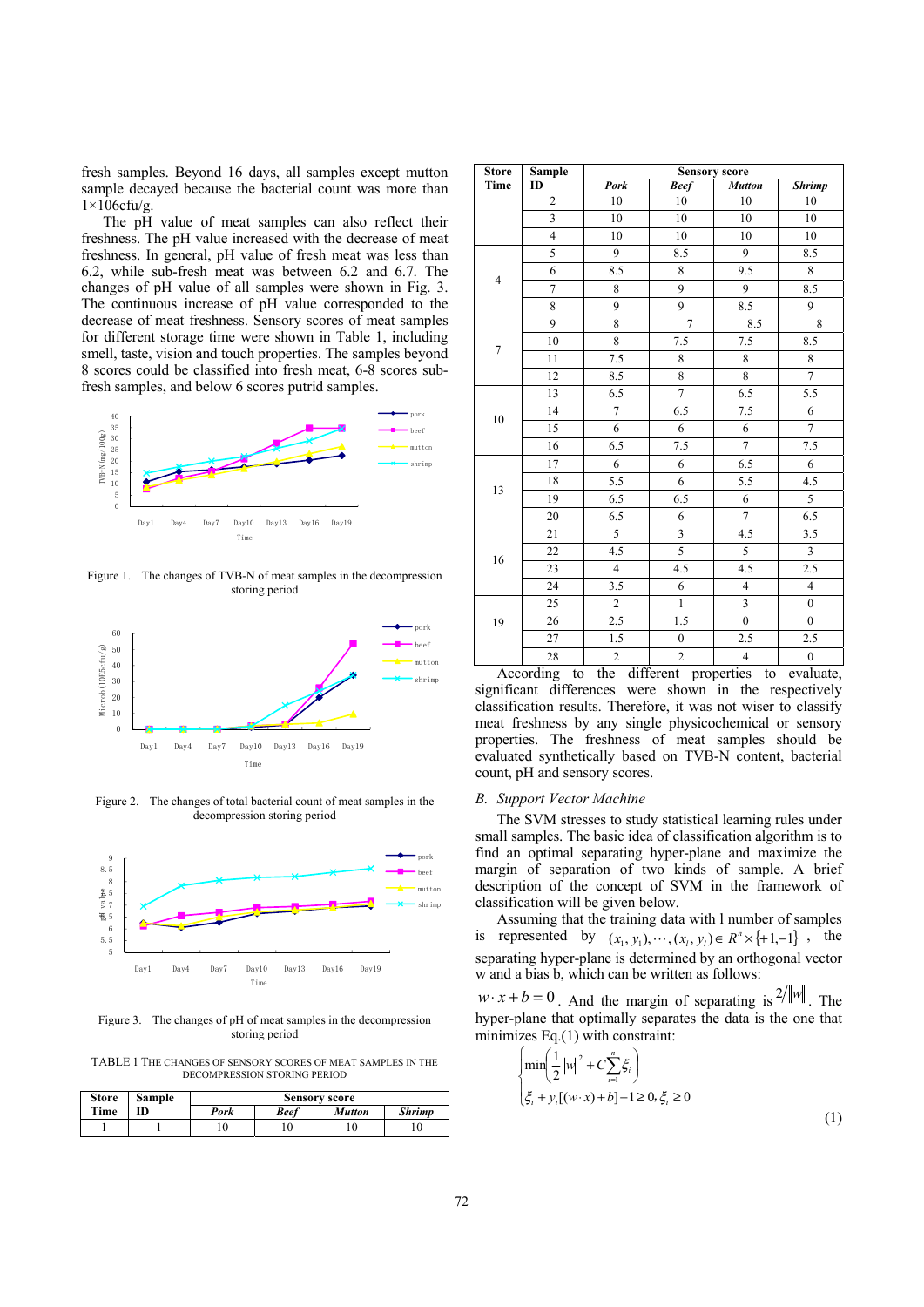The parameter C is a regularization meta-parameter that balances the penalization of errors. The minimization procedure uses Lagrange multipliers and quadratic programming optimization methods and the transformed dual problem is given by:

$$
\max_{\alpha} \left[ \sum_{i=1}^{n} \alpha_i - \frac{1}{2} \sum_{i,j=1}^{n} \alpha_i \alpha_j y_i y_j (x_i \cdot x_j) \right]
$$
(2)

under constraints  $\sum_{i=1}^{n} y_i \alpha_i = 0$  $\sum_{i=1}^{\infty} y_i \alpha_i =$ *n*  $\sum_{i=1}^{n} y_i \alpha_i = 0$ ,  $0 \le \alpha_i \le C$  (i=1,...,n).

According to the Kuhn Tucker theorem of optimization theory, the optimal solution of the dual problem satisfies:

$$
\alpha_i \big[ y_i(w \cdot x_i + b) - 1 \big] = 0, \quad i = 1, 2, \cdots n \tag{3}
$$

If Eq.(3) has non-zero Lagrange multipliers, the points  $\dot{x}$ , satisfy Eq.(4). These points are termed support vector:

$$
y_i(w \cdot x + b) = 1 \tag{4}
$$

The hyper-plane is determined by the support vector, which is a small subset of the training vectors. Therefore, if  $\alpha^*$  is the non-zero optimal solution, the classifier function can be expressed as:

$$
f(x) = \text{sgn}\{(w^* \cdot x) + b^*\} = \text{sgn}(\sum_{i=1}^n \alpha_i^* y_i (x \cdot x_i) + b^*)
$$
\n(5)

For training samples that are not linearly separable, the data need to be transferred onto a space of higher dimensionality feature space through non-linear mapping  $\phi$ so that a reliable linear separation can be computed.  $K(x_i,x_i) = (\phi(x_i) \cdot \phi(x_i))$  is the kernel function performing the non-linear mapping into feature space. Then the classifier function Eq.(5)can be written as:

$$
f(x) = \text{sgn}\{(w^* \cdot \phi(x)) + b^*\} = \text{sgn}(\sum_{i=1}^n \alpha_i^* y_i K(x, x_i) + b^*)
$$
\n(6)

The most frequently used kernel function is radial basis function (RBF). Unlike the linear kernel function, RBF can classify multi-dimensional data better. And RBF has fewer parameters to set than the polynomial kernel. Also RBF has similar overall performance with other kernel functions. Therefore, RBF was used as kernel function in SVM to classify in this paper:

$$
K(x_i, x_j) = \exp(-g||x_i - x_j||^2), \gamma > 0
$$
\n(7)

#### *C. The identification system based on PSO and SVM*

The confirmation of unknown parameters (regularization parameter and RBF kernel parameter) of the SVM is the key step and complicated process in SVM as their combined values determine the boundary complexity and the classification performance. Grid search [6] is the most common method to determine the values of parameters by setting appropriate values for the upper and lower bounds with the appropriate search step. However, the search interval setting is a problem, which a large search interval wastes computational resource, while a small might not render an optimal solution. In fact, it is a multivariable

optimization problem in a continuous space. And metaheuristic algorithm could obtain the global optima without searching all the point in the grid. Therefore PSO is considered in this paper as an excellent technique to solve the combinatorial optimization problems.

PSO, initially proposed by Kennedy and Eberhart, is a stochastic global optimization technique through simulation of simplified social behavior of bird flocking [7]. PSO has become an important tool for optimization problem in academia and the industry mainly because of its fewer control parameter and its ease of implementation [8][9].

In PSO model, the potential solution is treated as a volume-less particle in the D-dimensional space with the position and velocity of ith particle represented as  $x_i = (x_{i1},...,x_{id},...,x_{iD})$  and  $v_i = (v_{i1},...,v_{id},...,v_{iD})$ . The particles are flown through the problem space by following the personal best position (pi) of the particle and the global best position of the population (pg) within a short calculation time to balance their global and the local exploration and exploitation abilities. Therefore the particles in PSO move according to the following iterative Equations:

$$
v_{id} = w \cdot v_{id} + c_l \cdot rand() \cdot (p_{id} - x_{id}) + c_2 \cdot rand() \cdot (p_{gd} - x_{id})
$$
\n
$$
x_{id} = x_{id} + v_{id}
$$
\n(8)

where  $x_{id}$  is the dth dimension location for ith particle, also

 $v_{id}$  is the dth dimension velocity for ith particle, c1 and c2 are acceleration constants; rand() are random values between 0 and 1; and  $W$  is the inertia weight to balance the global and local search ability. The position of particle is updated using its velocity vector as shown in Eq.(9). Clerc and Kennedy further analyzed the trajectory and proved that, whichever model is employed in the PSO algorithm, each particle in the PSO system converges to its local point *p* , whose coordinates are  $p = (\varphi_1 p_i + \varphi_2 p_e) / (\varphi_1 + \varphi_2)$  so that the best previous position of all particles will converge to an exclusive global position at  $t \rightarrow \infty$ , where  $\varphi_1$ ,  $\varphi_2$  are random numbers distributed uniformly on [0,1].

The basic scheme of PSO algorithm can be expressed in the following steps:

Step1: Initialize the population, randomly generating the position and velocity;

Step2: Evaluate the fitness of each particle according to the objective function;

Step3: Compare the fitness of the ith particle with its best position  $p_i$  and retain the better as  $p_i$ ;

Step4: Compare the fitness of the ith particle with global best position  $p_g$  and retain the better as  $p_g$ ;

Step5: Update the velocity and position of particle according to Eq. (8) and Eq. (9);

Step6: If the stopping criteria is satisfied, the algorithm ends; otherwise goto Step2.

The intelligence identification system based on SVM and PSO are shown in Fig.4. To evaluate identifying capacity of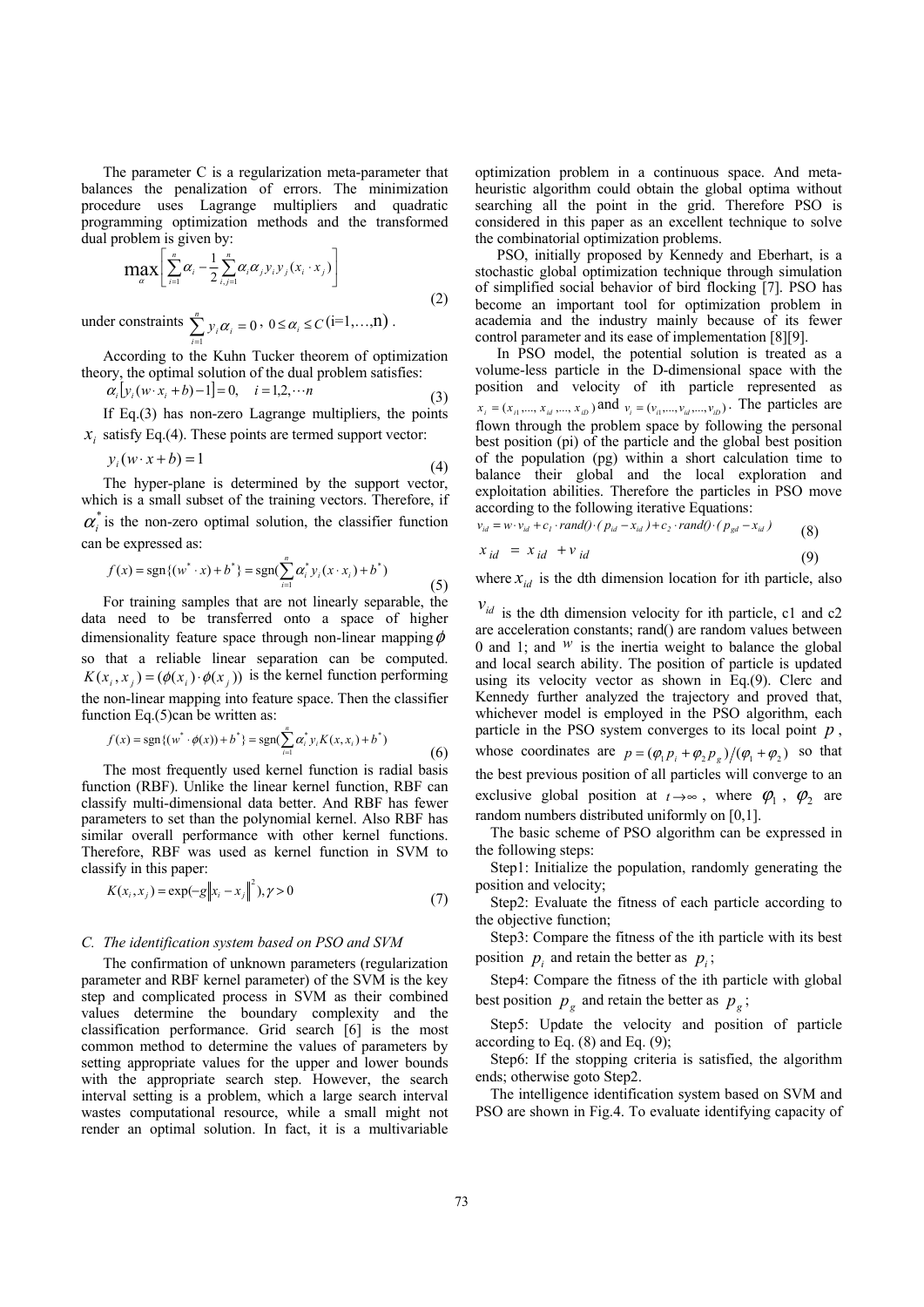the system, the fitness function of PSO is designed as accuracy of cross validation.



Figure 4. The intelligence identification system

#### III. **RESULTS**

The identification process of meat freshness based on particle swarm optimization and support vector machine was implemented in MATLAB (2009a) development environment. The experiments are made on a 1.80 GHz Core(TM) 2 CPU PC with 1.0G memory under Microsoft Windows xp professional.

The results of RBF kernel function SVM to classify the meat freshness with default parameters were shown in Fig.5 and Table 2, which indicated that different normalization methods had effects on the accuracy of classification.



Figure 5. The classification diagram by RBF kernel function

TABLE 2. THE CORRECT CLASSIFICATION RATE BY RBF KERNEL FUNCTION **UNDER DEFAULT PARAMETERS** 

| <b>Correct Classification %</b> | [0, 1]  | $[-1, 1]$ |
|---------------------------------|---------|-----------|
| Pork                            | 71.4286 | 100       |
| Beef                            | 71.4286 | 100       |
| <b>Mutton</b>                   | 64.2857 | 92.8571   |
| <b>Shrimp</b>                   | 50      | 50        |

To improve the model of SVM with RBF kernel parameters were considered to be optimized by PSO

algorithm. The parameters of PSO algorithm were given as follows: acceleration constants  $c_1 = 1.5$ ,  $c_2 = 1.7$ ; number of particles was 20; max generation was 200.

The results of optimal parameters and correct classification by RBF of four different meat models were shown in Table 3. The experimental results showed that the classification accuracy would be greatly improved after optimizing the parameters by PSO as shown in Fig.6 and the identification accuracy could reach 100% because PSO algorithm could search the parameter combination in a wider range.

TABLE 3 THE CORRECT CLASSIFICATION RATE BY SVM WITH PARAMETERS OPTIMIZED BY PSO

| <b>Correct</b><br><b>Classification %</b> | [0, 1]                               |     | $[-1, 1]$                               |     |
|-------------------------------------------|--------------------------------------|-----|-----------------------------------------|-----|
| Pork                                      | $bestc=1.13205$<br>$bestg = 4.76453$ | 100 | bestc= $1.46853$<br>bestg= $7.0792$     | 100 |
| <b>Beef</b>                               | bestc=1.07869<br>$bestg = 12.8625$   | 100 | bestc= $1.67132$<br>$bestg = 3.26328$   | 100 |
| <b>Mutton</b>                             | bestc= $1.09113$ ;<br>bestg=15.2678  | 100 | bestc= $1.11208$ ;<br>$bestg = 1.74695$ | 100 |
| <b>Shrimp</b>                             | bestc= $1.00158$ ;<br>bestg=23.1094  | 100 | bestc= $0.981812$ ;<br>bestg= 1.94095   | 100 |



Figure.7 The comparison diagram of classification under default and optimal parameters

## IV. CONCLUSIONS

In this work, several fresh agricultural products, including pork, beef, mutton and shrimp samples, were stored in decompression storeroom, and the TVB-N content, total bacterial count, pH value and sensory scores of these samples in different time were determined to achieve the correct classification of freshness. And SVM was applied to train these samples and predict the classification of meat freshness. Simulation results demonstrated that the identification system based on SVM is effective and feasible. Moreover, it was shown that the particle swarm optimization algorithm is available for SVM to seek optimized parameters to improve the performance greatly.